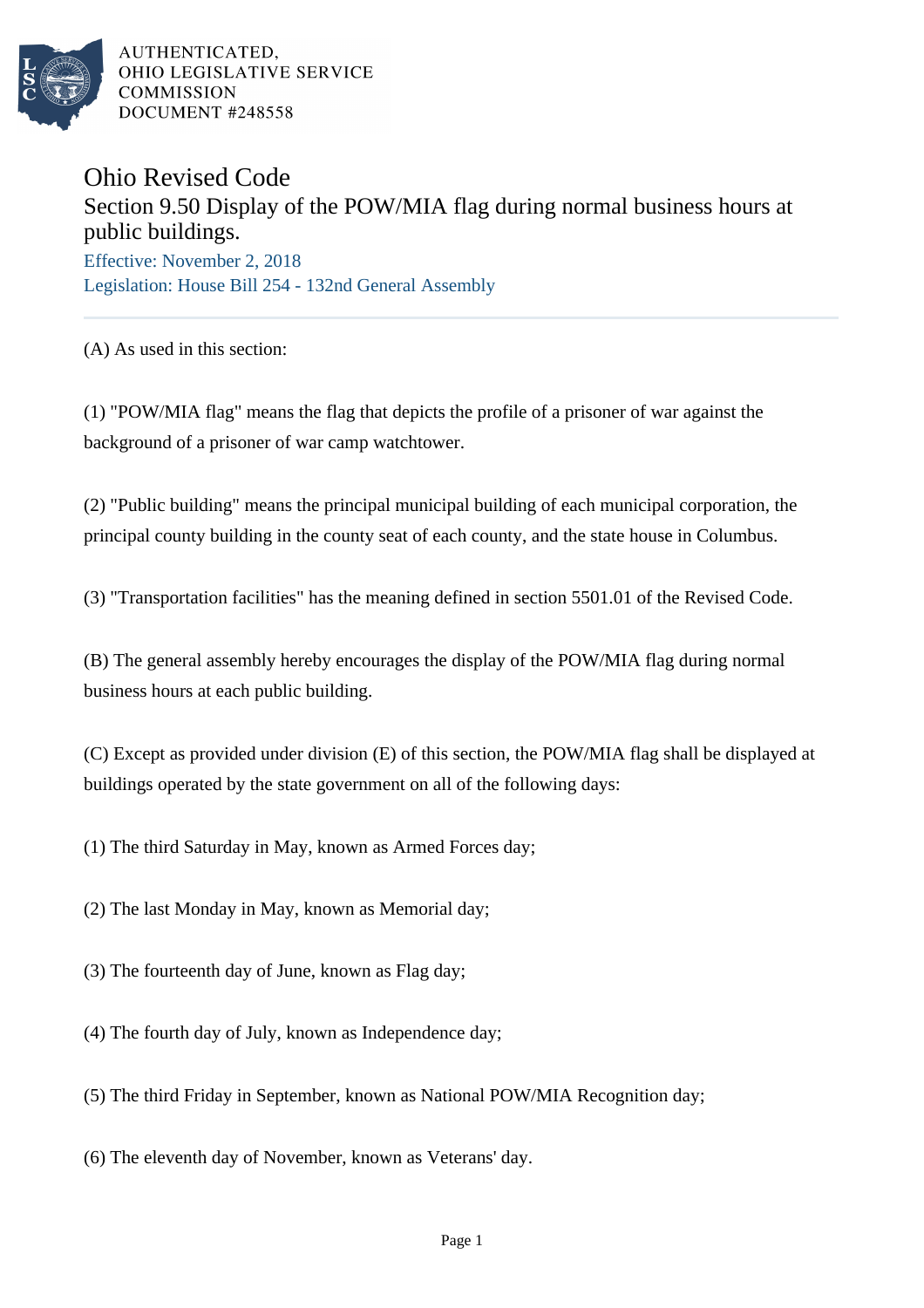

AUTHENTICATED, OHIO LEGISLATIVE SERVICE **COMMISSION DOCUMENT #248558** 

(D) As used in divisions (C) and (E) of this section, buildings operated by the state government include all of the following:

- (1) The building at 25 South Front Street, Columbus;
- (2) The building at 4200 Surface Road, Columbus;
- (3) The Frank J. Lausche state office building in Cleveland;
- (4) The James A. Rhodes state office tower in Columbus;
- (5) The Michael V. DiSalle government center in Toledo;
- (6) The north high street complex, 246 North High Street and 35 East Chestnut Street, Columbus;
- (7) Ohio governor's residence and heritage garden in Bexley;
- ( 8) Oliver R. Ocasek government office building in Akron;
- (9) State of Ohio computer center ;
- (10) The Vern Riffe center for government and the arts in Columbus;
- (11) Buildings at transportation facilities operated by the department of transportation;
- (12) The state house in Columbus;

(13) A state armory under the direction of the adjutant general under Chapter 5911. of the Revised Code;

(14) The William Green building in Columbus;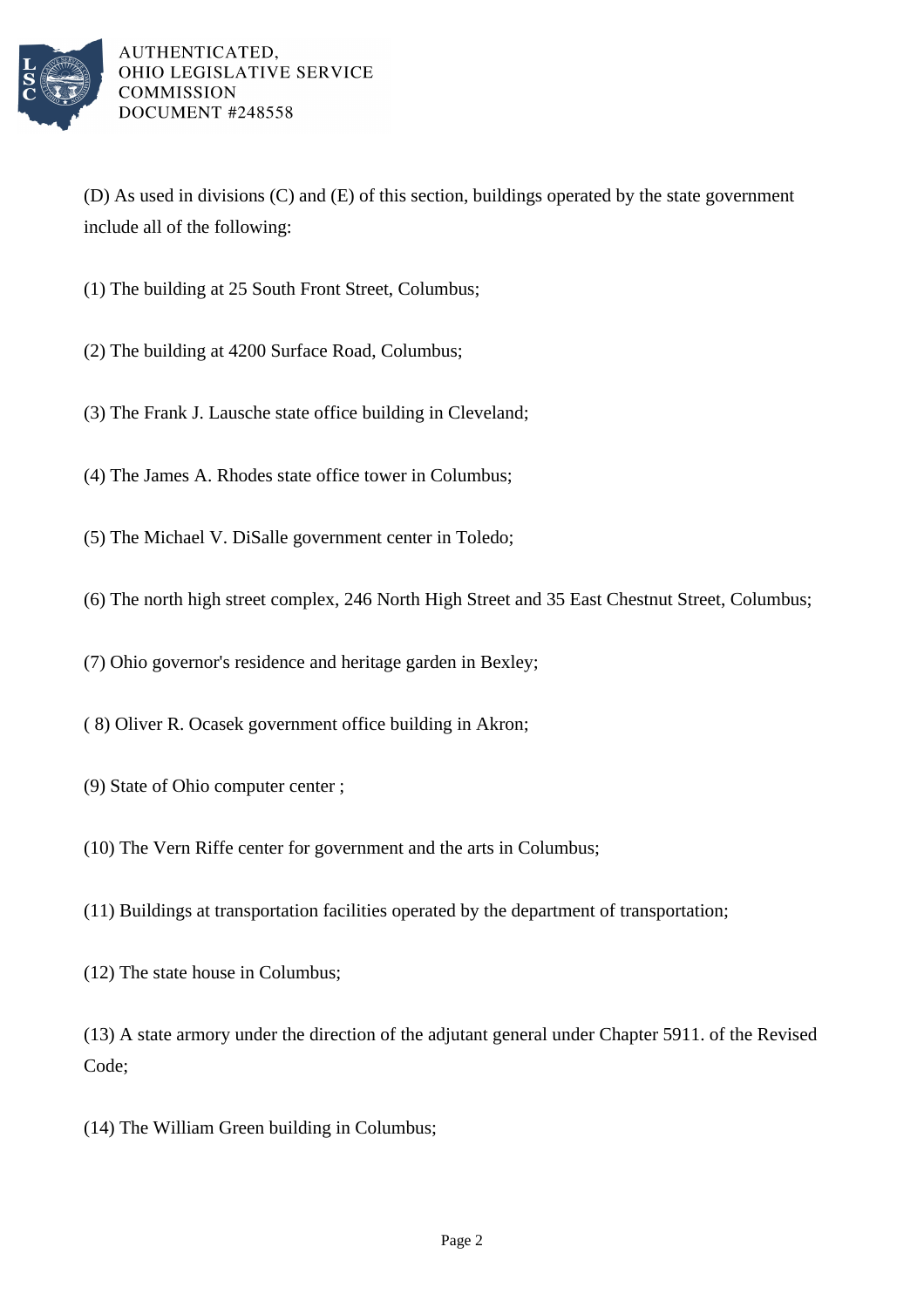

AUTHENTICATED. OHIO LEGISLATIVE SERVICE **COMMISSION** DOCUMENT #248558

(15) The Charles D. Shipley building in Columbus;

(16) The office of the state fire marshal in Reynoldsburg; and

(17) State highway patrol posts.

(E)(1) Division (C) of this section does not apply to buildings that do not have an installed flag pole on the effective date of this amendment.

(2) A building operated by the state government may comply with the requirements of division (C) of this section by commencing the display of the flag during normal business hours on a workday before the required display day, and ending the display during normal business hours on a workday following the required display day.

(3) This section does not apply to a building described in division (D) of this section when the state government ceases to operate that building.

(F) When displayed from the same halyard or staff, the POW/MIA flag should fly directly below, and be no larger than, the United States flag. When displayed from adjacent staffs, the United States flag should always be placed to the right of other flags, including the POW/MIA flag. On the dates specified in division (C) of this section, the POW/MIA flag shall be flown immediately below or adjacent to the United States flag as second in order of precedence.

(G) In enacting this section, the general assembly hereby declares and finds all of the following:

(1) Over two thousand four hundred Americans, including one hundred seventeen from this state, who served in the United States armed forces during the war in Indochina are still listed as prisoners of war or missing in action.

(2) There is significant evidence that many of these missing Americans are still alive and being held against their will in Indochina.

(3) This nation is deeply indebted to its servicemen and servicewomen of all wars and conflicts for